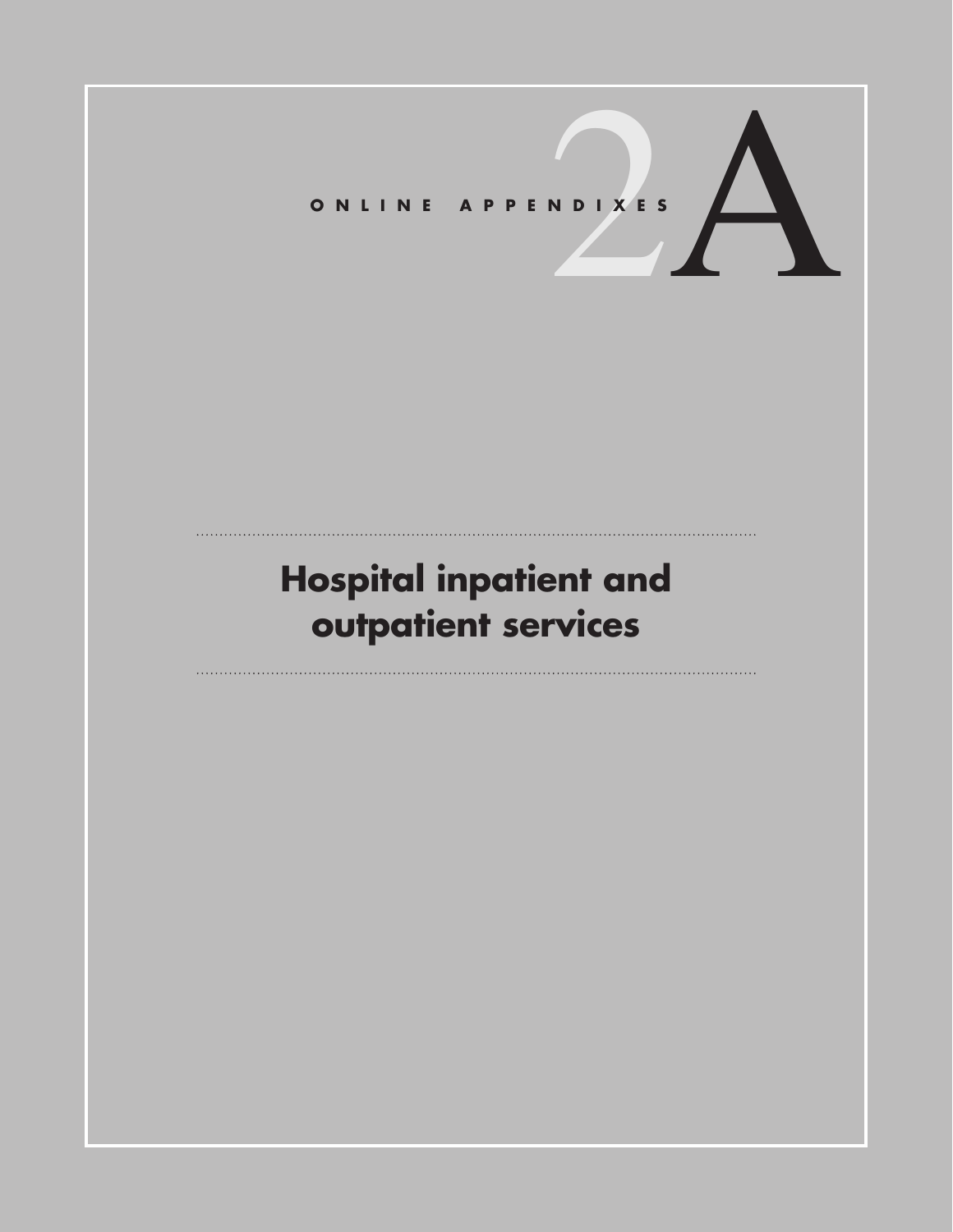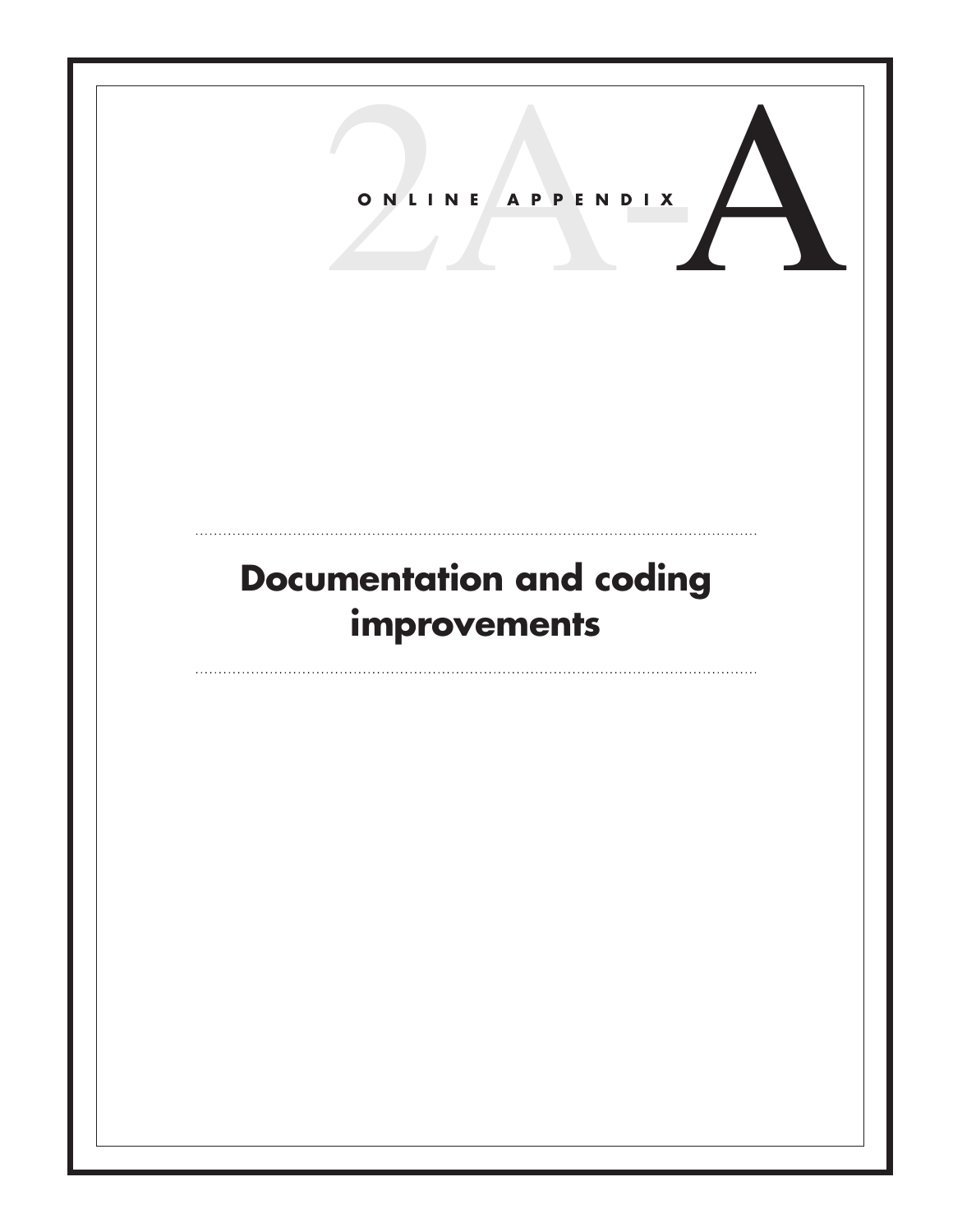# **What are documentation and coding improvements and how large might offsetting payment adjustments be?**

In 2008, CMS began a two-year phase-in of Medicare severity–diagnosis related groups (MS–DRGs), replacing DRGs as the method for grouping patients in determining per discharge payments. MS–DRGs better capture severity of illness differences among patients, improve payment accuracy, and reflect recommendations the Commission made in 2005 to refine the payment system (Medicare Payment Advisory Commission 2005).

Compared with the prior DRGs, MS–DRGs distinguish very costly cases with major complications or comorbidities. Many of the 335 base DRGs—types of conditions or procedures—are split into three MS– DRGs instead of two DRGs under the old system. In addition, CMS thoroughly revised the lists of secondary diagnoses that qualify as a complication or comorbidity (CC) or major CC (MCC). These changes created more case categories and greater differentiation in the relative weights and base payment rates among cases with and without CCs or MCCs. These changes also created financial incentives to document and code diagnoses more completely given the opportunity to receive higher payments if their cases with qualifying CCs and MCCs were reported accurately and completely.

### **Documentation and coding improvements result in more patients being reported with MCCs**

On the basis of past experience with earlier major changes in the DRGs, CMS and the Commission anticipated that hospitals would respond to the incentives of the MS–DRG system by making documentation and coding improvements (DCI) that primarily affect secondary diagnoses reported on their claims. These changes generally would shift the assignment of some cases from lower weighted to higher weighted MS–DRGs within the same base DRG.

To see if hospitals were coding more qualifying CCs and MCCs once CMS tied detailed coding to higher payments, we examined Medicare cases discharged in 2006, 2007, and 2008. Figure 2A-A1 shows the pattern of change for all base DRGs that are split three ways. The share of cases without a CC or MCC declined more than 6 percentage points in 2008, while the share of cases with a MCC



#### **Increased coding of major complications and comorbidities in 2008 Increased coding..... FIGURE**



Note: CC (complication or comorbidity), MCC (major complication or comorbidity).

Source: MedPAC analysis of Medicare fee-for-service claims from inpatient prospective payment system hospitals in proposed rule Medicare Provider Analysis and Review files (December updates) for fiscal years 2006–2008 from CMS

increased by more than 6 percentage points. This figure includes 152 base DRGs that accounted for 54 percent of all cases in 2008. When we looked at all 289 base or an eases in 2000. When we fooked at an 209 base<br>DRGs that are split in some fashion based on secondary diagnoses, we found that all but three reflect essentially the same pattern of large shifts in 2008 toward the highest severity and cost MS–DRG and away from the lowest severity or cost MS–DRG. In 124 of these base DRGs, the shift in the share of cases toward the highest weighted MS–DRG was at least 5 percentage points.

Hospitals improve documentation and coding to ensure they get full credit for the highest level of patient severity to which they are legitimately entitled under the new system. The result, however, is that hospitals report a higher case mix under the new MS–DRG system than they would have reported for the same patients under the prior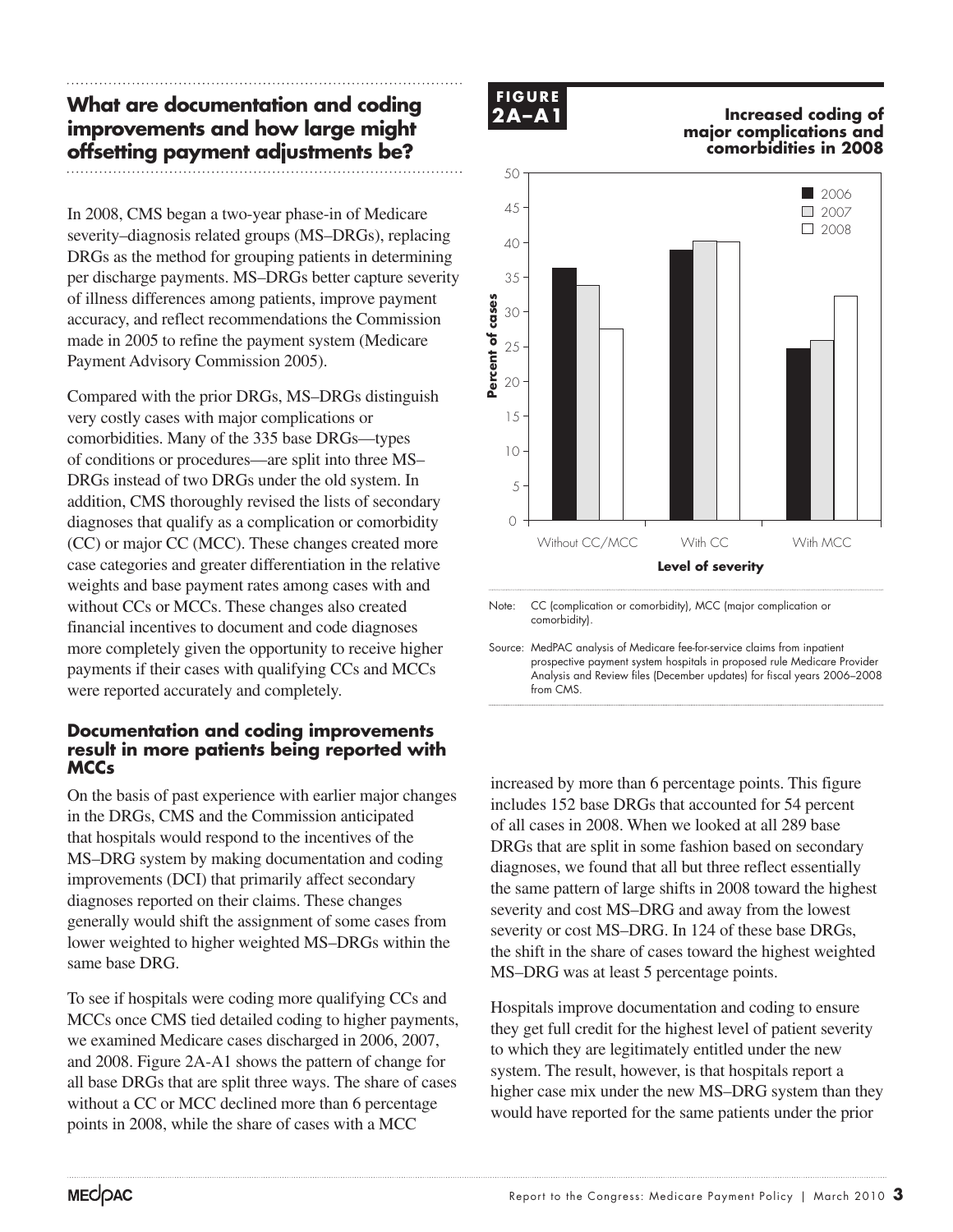DRG system. This change in reported case mix due to DCI results in an unwarranted increase in aggregate payments because there is no real overall change in patient severity or in the resources hospitals must use to furnish inpatient care.

## **How large an adjustment is needed to offset the effects of DCI?**

On the basis of their analysis of Medicare experience with earlier major changes in the DRGs and Maryland's recent experience in implementing all-patient refined DRGs, CMS actuaries expected hospitals' DCI to eventually raise the national aggregate case-mix index (CMI) and inpatient prospective payment system (IPPS) payments by 4.8 percent. To offset this increase, CMS planned to reduce IPPS payment rates in 2008, 2009, and 2010 by 1.2 percent, 1.8 percent, and 1.8 percent, respectively. In the TMA, Abstinence Education, and QI Programs Extension Act of 2007 (TMA), the Congress mandated smaller reductions of 0.6 percent in 2008 and an additional 0.9 percent in 2009, or a total of 1.5 percent, potentially leaving the additional 3.3 percent increase in CMI projected by the actuaries unaccounted for.

To the extent that these scheduled reductions differ from the actual amount of DCI (based on analysis of claims for 2008 and 2009), however, the TMA also requires the Secretary of Health and Human Services to adjust hospital payments in 2010, 2011, and 2012 to ensure that adoption of MS–DRGs is budget neutral. Offsetting payment adjustments would have two distinct objectives. One (permanent) adjustment to the payment rates would prevent further overpayments (or underpayments) from continuing. A second (temporary) adjustment would recover the overpayments (or restore the underpayments), with interest, that occurred in 2008 and 2009. CMS made the scheduled payment reductions of 0.6 percent in 2008 and 0.9 percent in 2009 but did not make any further adjustment for 2010.

Both CMS and the Commission separately estimated that DCI increased payments by 2.5 percent in 2008. These estimates were based primarily on a comparison of two national aggregate CMIs calculated by using all hospital inpatient claims from IPPS hospitals for fiscal year 2008. A CMI is the average relative weight per discharge for a set of discharges based on the DRG assignments and relative weights used for payment for a given year. One of the comparison CMIs was calculated based on the

2008 MS–DRGs and weights—the payment DRGs and weights in use for 2008. The other CMI was calculated by using the same claim, but based on the 2007 DRGs and weights—the DRGs and weights used for payment in the preceding year. The difference between the two CMIs is the effect of DCI. By definition, this difference in measured case mix is not real because the cases are the same; the difference occurs because the new MS–DRGs recognize more detailed coding of secondary diagnoses while the prior DRGs do not. Under MS–DRGs, more detailed documentation and coding can result in a larger increase in case mix and payments than under the prior DRG system.

In its recalibration of the relative weights for the MS– DRGs for fiscal year 2008, CMS calculated and compared the same two national CMIs (using the 2008 MS–DRGs and weights and the prior 2007 DRGs and weights) with 2006 claims. To preserve budget neutrality, CMS then adjusted the 2008 MS–DRG weights so that the two CMIs would be equal. In other words, the new MS–DRGs and weights are permitted to alter the distribution of payments among cases and hospitals, but they are not permitted to change the aggregate level of payments. If hospitals had not changed their documentation and coding of diagnoses between 2006 and 2008 in response to the new MS– DRGs, we would expect the two CMIs based on the 2008 claims to be nearly equal. Instead, in both CMS's and the Commission's analyses the difference was 2.8 percent. As explained below, 2.5 percentage points of the 2.8 percent is estimated DCI and 0.3 percent is the estimated non-DCI effect of recalibration.

Even without any incentives for DCI, we know that the two aggregate CMIs would differ by a small amount whenever they are calculated with a different claims data set than CMS used for recalibration. For example, the difference was 0.3 percent when we calculated the same two CMIs using claims for fiscal year 2007, which do not reflect hospitals' DCI response to the new MS– DRGs because they preceded the policy change. To avoid attributing this difference to hospitals' DCI, we subtracted the 0.3 percent from our 2008 DCI estimate of 2.8 percent (CMS made a similar adjustment). Thus, the net DCI estimate for fiscal year 2008 is 2.5 percent.

In addition, both CMS and the Commission estimated that DCI would increase payments a further 0.7 percent in 2009 due to fully phasing in the new cost-based MS– DRG weights, even if there were no further changes in the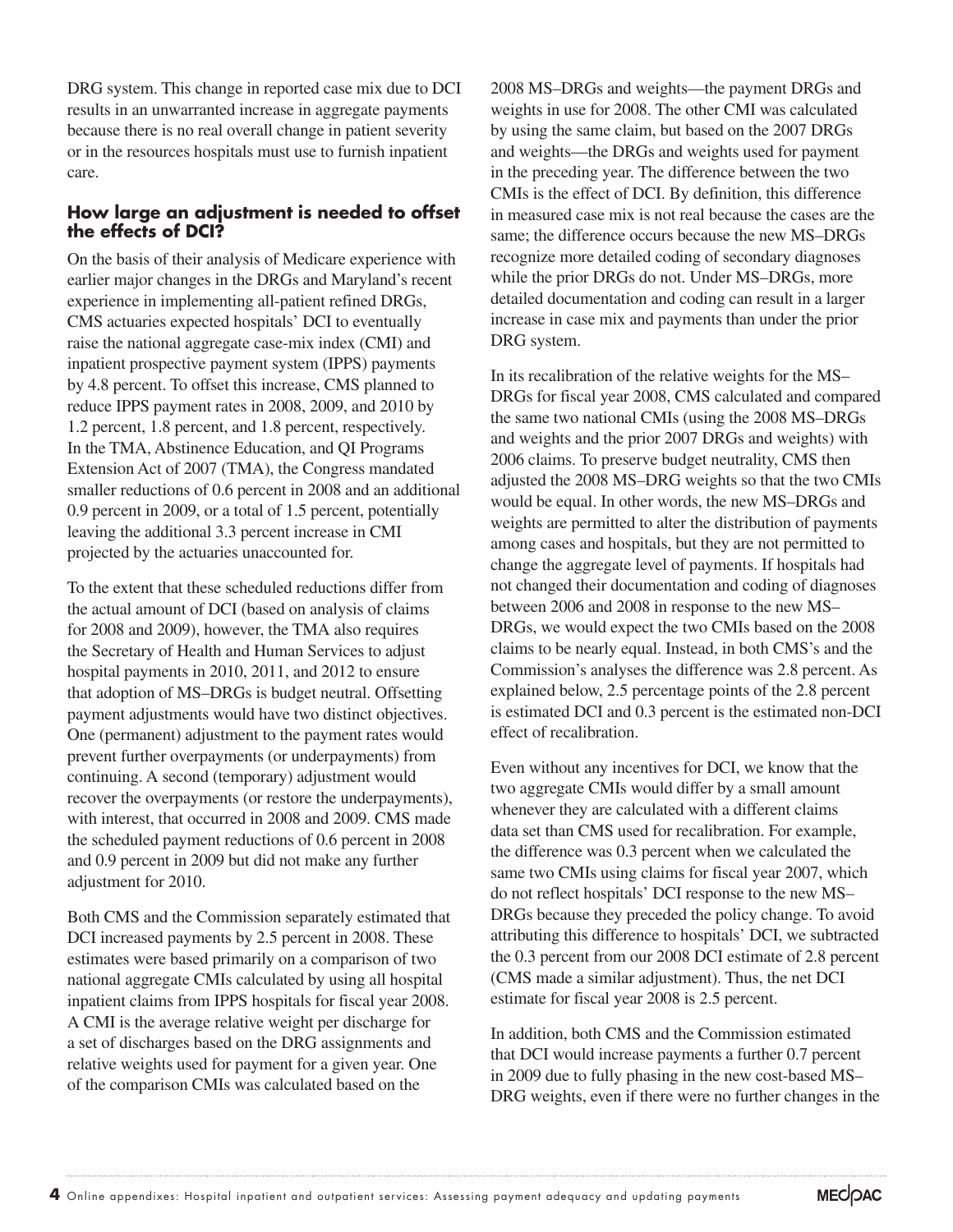distribution of reported cases. However, we do not know how much additional DCI occurred in fiscal year 2009 (adequate 2009 claims data will not be available until April 2010). Therefore, we know hospitals are required to pay back the overpayments from 2008, but we do not know the full extent of overpayments for 2009 until 2009 claims are fully evaluated.

If documentation and coding continue to improve through 2009 as the CMS actuaries projected, DCI in 2009 would be 4.8 percent. In this case, the adjustments to the IPPS base payment rates required under current law would be as follows:

- The adjustment to prevent further overpayments would be –3.3 percent—that is, 4.8 percent minus 1.5 percent for the cumulative DCI adjustment taken through 2009.
- CMS would also need to recover overpayments in 2008 and 2009, with interest. Overpayments were 1.9 percent for  $2008$  (2.5 – 0.6) and, given the actuaries' projection of DCI, overpayments would be 3.3 percent for  $2009$  (4.8 – 1.5), for a total of about 5.2 percent. Assuming that CMS decided to split the temporary recovery adjustment (–5.2 percent) equally over 2011 and 2012, that adjustment would be –2.6 percent.
- The total adjustment required to achieve budget neutrality in 2011 would be  $-5.9$  percent  $(3.3 + 2.6)$ . In 2013, overpayments from 2008 and 2009 would be fully recovered, the temporary recovery portion of the adjustment (–2.6 percent) would end, and IPPS payments would increase by 2.6 percentage points over and above the market basket update for that year.

It is important to note, however, that overpayments of 3.3 percent per year would continue through 2010 because CMS did not make any DCI adjustment for that year. Under current law, these overpayments would not be recovered and budget neutrality would not be fully restored. Further, IPPS payments could fall in 2011 because the potential adjustment of –5.9 percent is substantially larger than the projected update (2.4 percent, as of January 2010).

### **Commission recommendation to correct for DCI**

To avoid these two problems, the Commission adopted the following recommendation to correct for DCI in its March 2010 report:

### **R E C O M M E N D A T I O N 2 A - 2**

**To restore budget neutrality, the Congress should require the Secretary to fully offset increases in inpatient payments due to hospitals' documentation and coding improvements. To accomplish this goal, the Secretary must reduce payment rates in the inpatient prospective payment system by the same percentage (not to exceed 2 percentage points) each year in 2011, 2012, and 2013. The lower rates would remain in place until overpayments are fully recovered.**

#### **Timing of recoveries under Recommendation 2A-2**

Under the Commission's Recommendation 2A-2, the exact timing and magnitude of the DCI adjustments will depend on the amount of DCI that is found when examining 2009 Medicare claims data. If the actuaries' estimates are on target and the Commission recommendation was adopted, CMS could reduce payments by 2.0 percent per year for three years for a total of a 6 percent reduction in payment rates. Of the maximum of 6 percentage points in reductions, 3.3 percentage points would be a permanent adjustment needed to prevent future overpayments. The remaining 2.7 percentage points  $(6 - 3.3)$  would be a temporary adjustment that would remain in place until past overpayments are recovered. Because the expected overpayment in 2011 is 3.3 percent and the adjustment is limited to 2 percent, we expect overpayments to continue in 2011. The temporary reduction would be expected to last through 2015 under the actuaries' projection of 4.8 percent DCI. After all overpayments (including those in 2010, 2011, and 2012) were recovered, payments would be expected to rise by 2.7 percentage points (above the market basket update) in 2016, as the temporary reduction used to recover past overpayments ends. If the actual effect of hospitals' DCI in 2009 turns out to be smaller or larger than the actuaries' projection, the Secretary would have the flexibility to change either the level of the annual adjustments—subject to the 2 percentage point upper limit—or the length of time the adjustments remain in place to achieve budget neutrality. ■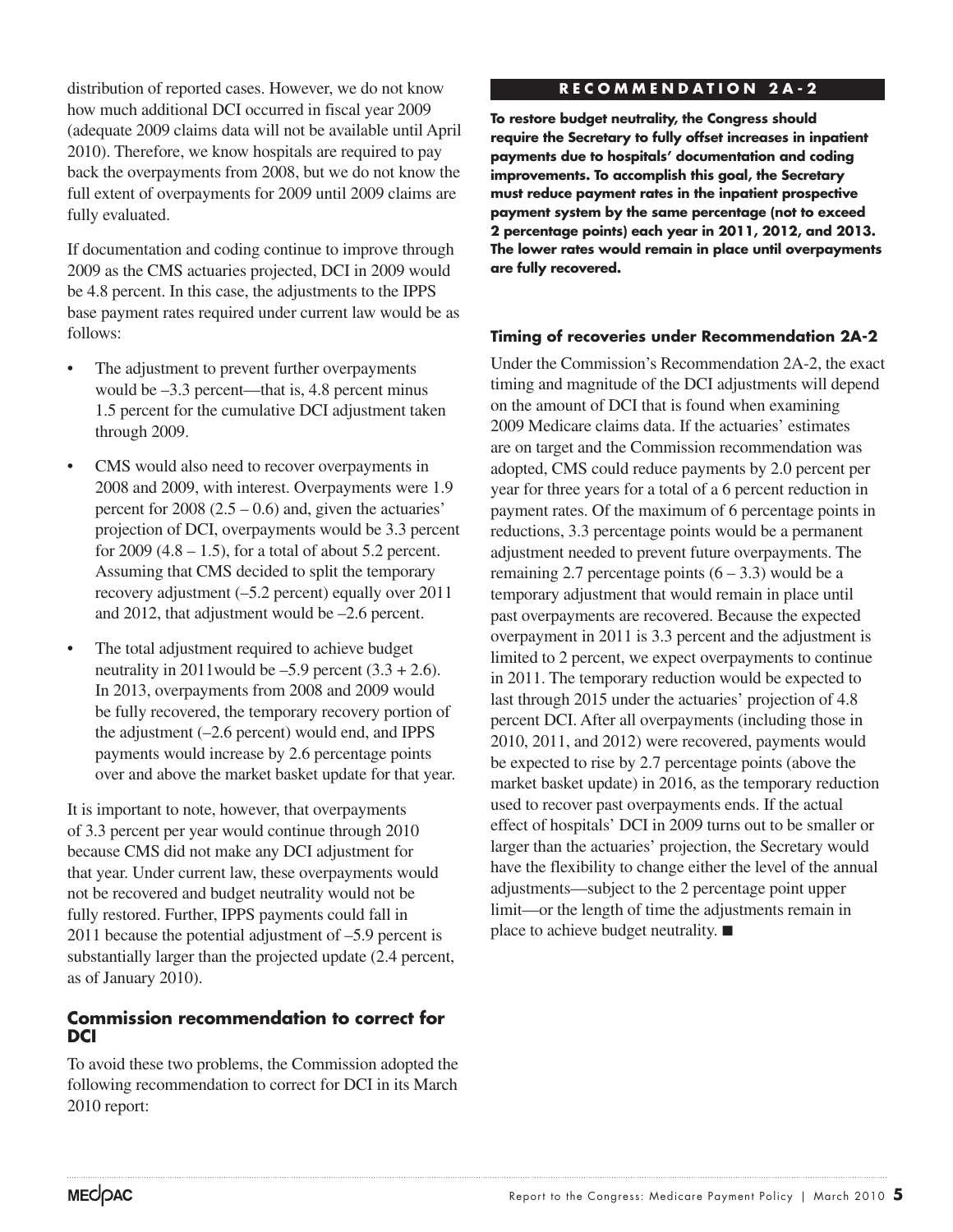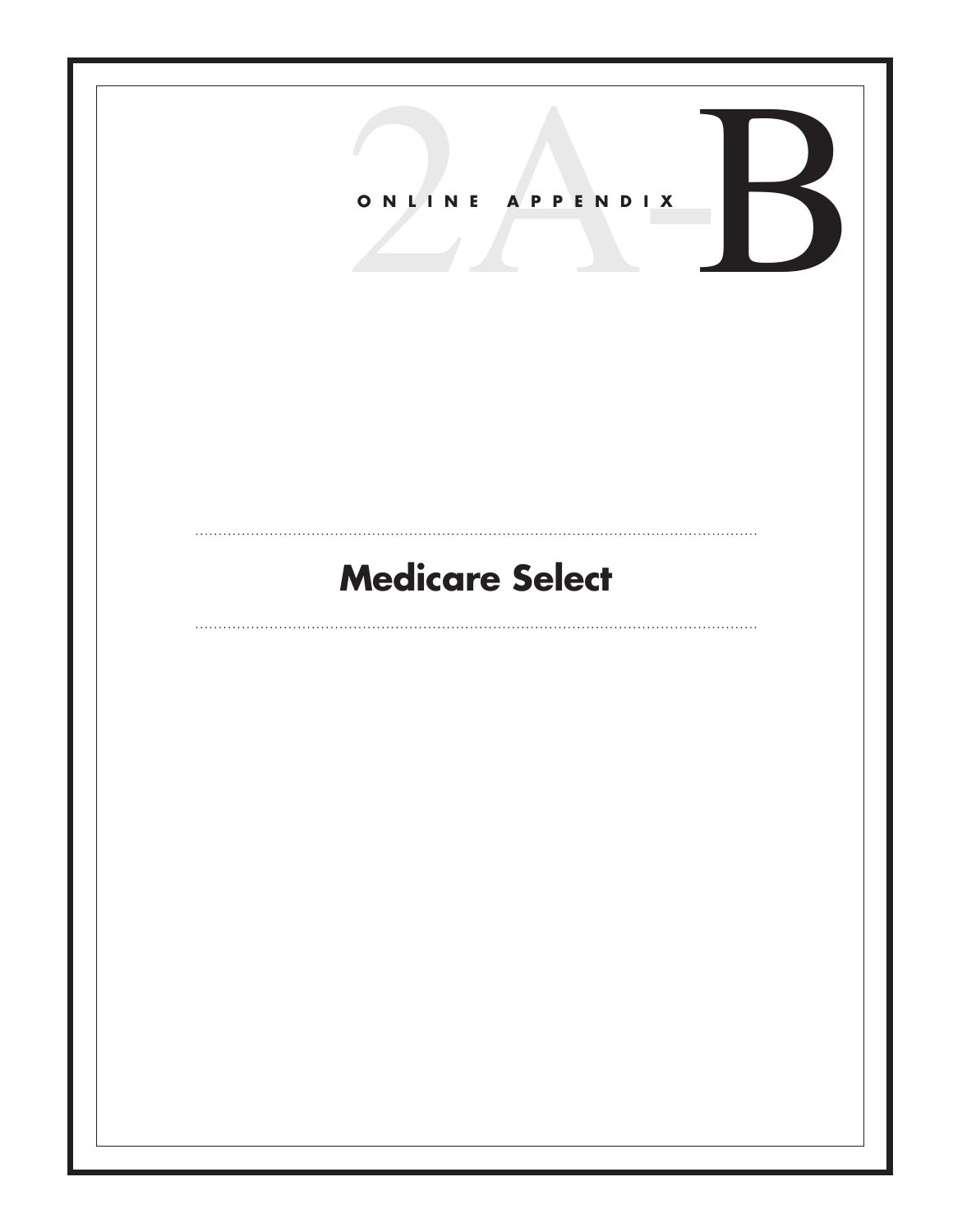#### **Medicare Select: Another indicator of access**

One indicator of hospitals' desire to expand their volume of Medicare services is the degree to which they are willing to discount patients' deductibles to increase their volume of patients. A certain type of medigap plan, called Medicare Select, negotiates waived or reduced inpatient deductibles for their members. While Medicare Select enrollment is concentrated in a limited number of states, a material number of hospitals have demonstrated their willingness to negotiate discounts to Medicare patients' deductibles. Those hospitals could be willing to take lower rates to increase (or at least maintain) their volume of Medicare patients. While not all hospitals are willing to take discounts off Medicare rates, the fact that some hospitals do accept Medicare Select discounts suggests that those hospitals accepting Select patients continue to see increases in Medicare patient volumes as desirable, which is a positive sign for patients' access to care.

Like other medigap policies, Medicare Select provides beneficiaries with standardized benefits—identified by a letter (A–L). Each type of medigap policy provides benefits such as covering deductibles for hospital admissions and coinsurance for physician visits. However, a Medicare Select plan charges a lower premium than a comparable medigap policy, provided that the beneficiary uses "in-network" hospitals. To be included in a Medicare Select plan's preferred provider network, a hospital must agree to waive all or part of the Part A inpatient deductible (\$1,068 for 2009). Some hospitals waive the full deductible, while others waive \$500 of the deductible. For perspective, the Part A inpatient deductible is roughly 10 percent of the \$10,000 average total IPPS payment per discharge.

In 2008, 106 Medicare Select carriers provided coverage to slightly more than 1 million beneficiaries. Medicare Select plans were available in 45 states, but beneficiaries' participation rates varied tremendously. We analyzed Select plans in six states (Florida, Alabama, Louisiana, Kentucky, Illinois, and California) that account for more than half of all Medicare beneficiaries enrolled in a Select plan nationwide.

Several caveats apply when considering differences in the characteristics and performance of hospitals participating and not participating in Medicare Select plans. First, the states we investigated were chosen because Medicare Select policies are common in these states; the sample is not meant to be nationally representative. Second, the hospital payment rates negotiated by Select plans may be significantly lower than the rates negotiated by Medicare Advantage plans that have larger networks. In addition, the negotiation process may be affected by the Select plan's enrollment and the medigap insurers' market share.

## **Comparison of Medicare Select and non-Medicare Select hospitals**

The share of a state's IPPS hospitals participating in Medicare Select plans varied across the six states we examined, ranging from 14 percent to 97 percent. On average, hospitals that participate in Medicare Select networks tended to be larger and have a lower 2007 standardized cost per discharge (\$5,981) than non-network hospitals (\$6,595) in those six states. The lower costs resulted in higher Medicare inpatient margins at Medicare Select hospitals than other hospitals. This finding may in part explain the desire to expand their volume of Medicare patients. To test for quality differences at these facilities, we examined the Hospital Compare measures of mortality and readmissions and found that participating Medicare Select hospitals performed generally at the same level as their non-Medicare Select counterparts on these quality metrics. ■